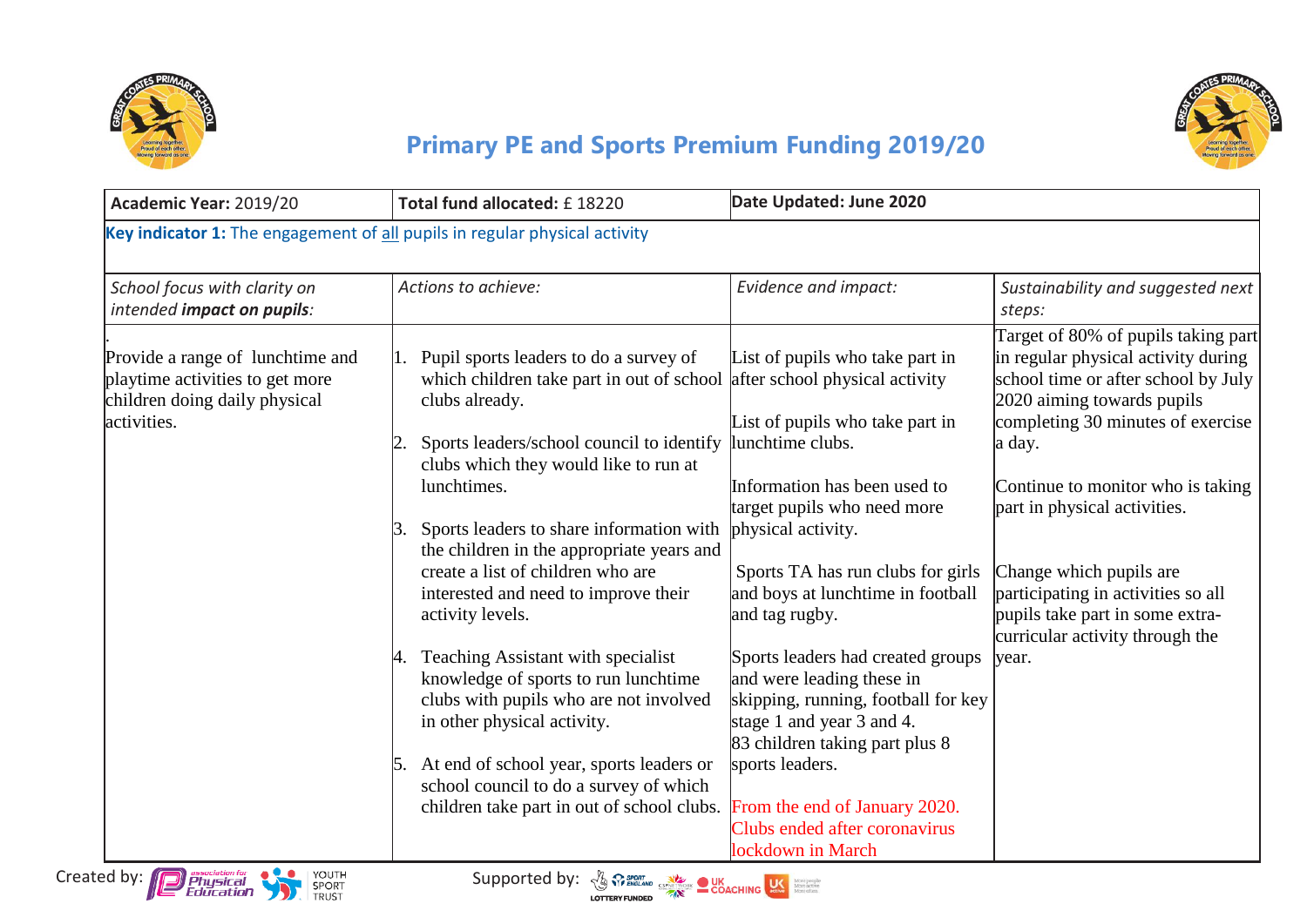| encourage other pupils to be active at<br>lunchtime and playtime.              | Yearly training provided by SSP.<br>8 Year 5 pupils to attend sports<br>Improved pupil engagement seen<br>1.<br>through results from survey.<br>leader conference. Nov 19 (Run by<br>To be done year on year. In 2020-<br>21 continue clubs run by the<br>SSP)<br>previous years sports leaders so<br>2. PE co-ordinator to work with sports<br>clubs are run all year.<br>No longer possible due to<br>leaders to identify their role.<br>coronavirus<br>Identify the sports leaders in<br>3.<br>assembly and tell the whole school<br>about their role.<br>4. Year 5 pupils to have high visibility<br>jacket on the playground to show<br>they are sports leader.<br>5. Sports leaders encourage pupils to<br>engage in physical activity/ pupil led<br>clubs to get active.<br>Buy equipment for lunchtime sports<br>6.<br>including sports leaders outfit – New<br>goal posts |
|--------------------------------------------------------------------------------|------------------------------------------------------------------------------------------------------------------------------------------------------------------------------------------------------------------------------------------------------------------------------------------------------------------------------------------------------------------------------------------------------------------------------------------------------------------------------------------------------------------------------------------------------------------------------------------------------------------------------------------------------------------------------------------------------------------------------------------------------------------------------------------------------------------------------------------------------------------------------------|
| Lunchtime Pupil Assistants to work<br>with Reception children playing<br>games | Reception and Nursery pupils have<br>1. Y5 and 6 pupils work with<br>Foundation Stage pupils at lunchtime more active lunchtimes where they<br>learn social skills.<br>and teach them how to play games.<br>Evidence this through discussions<br>2. Y 5 and 6 pupils have a booklet of<br>playground games to help them teach with the lunchtime staff and<br>reception and nursery teachers.<br>games to foundation stage.                                                                                                                                                                                                                                                                                                                                                                                                                                                        |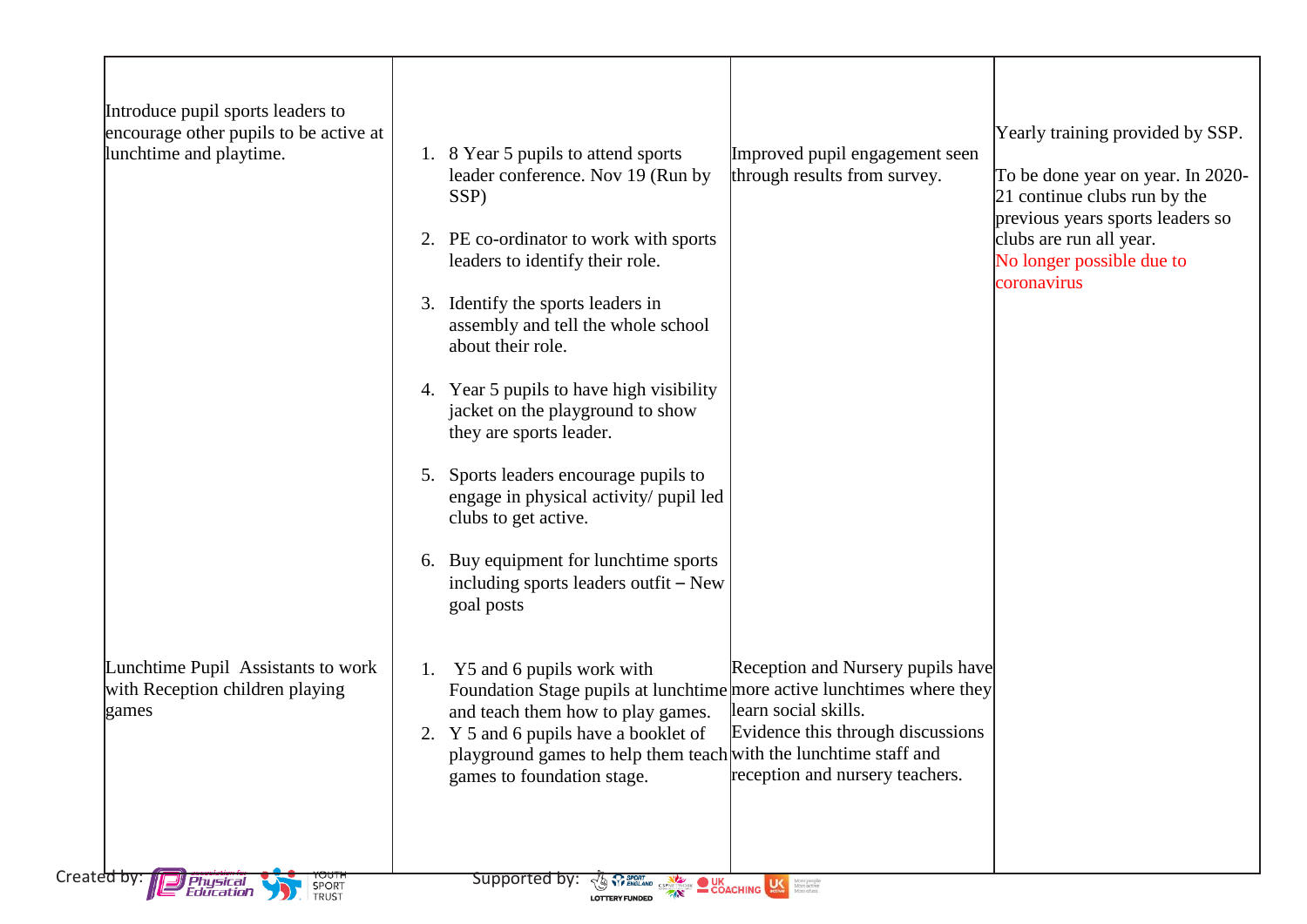| Increase after school club provision                                                                                      |                                                                                                                                                                                                                                                                                         |                                                                                                                                                                                       |                                                                                              |
|---------------------------------------------------------------------------------------------------------------------------|-----------------------------------------------------------------------------------------------------------------------------------------------------------------------------------------------------------------------------------------------------------------------------------------|---------------------------------------------------------------------------------------------------------------------------------------------------------------------------------------|----------------------------------------------------------------------------------------------|
|                                                                                                                           | After school clubs provided by<br>members of staff – hockey once a                                                                                                                                                                                                                      |                                                                                                                                                                                       |                                                                                              |
|                                                                                                                           | week. Football for Key Stage 2 once                                                                                                                                                                                                                                                     |                                                                                                                                                                                       |                                                                                              |
|                                                                                                                           | a week                                                                                                                                                                                                                                                                                  |                                                                                                                                                                                       |                                                                                              |
|                                                                                                                           | After school Football for key stage 1<br>provided by GTFC                                                                                                                                                                                                                               |                                                                                                                                                                                       |                                                                                              |
| Bikeability offered to school                                                                                             | Bikability trainers to train year 5<br>children in using bikes on the road.                                                                                                                                                                                                             | 20 year 5 pupils took part in<br>bikeability                                                                                                                                          | Sign up for bikeability next year                                                            |
|                                                                                                                           | Key indicator 2: The profile of PE and sport being raised across the school as a tool for whole school improvement                                                                                                                                                                      |                                                                                                                                                                                       |                                                                                              |
| School focus with clarity on<br>intended impact on pupils:                                                                | Actions to achieve:                                                                                                                                                                                                                                                                     | Evidence and impact:                                                                                                                                                                  | Sustainability and suggested<br>next steps:                                                  |
| Ensure physical activity is regarded<br>the school                                                                        | highly by children and stakeholders in Teachers to teach PE two one hour lessons per Pupils, governors, staff and parents<br>week lessons                                                                                                                                               | are more informed about the<br>achievements of pupils and the<br>competitions they attend.                                                                                            | Encourage teachers to run<br>after school clubs                                              |
|                                                                                                                           | After school clubs run by teachers<br>HT to run hockey club<br>AHT to run football club                                                                                                                                                                                                 | Engagement with hockey club and<br>football was very high and over<br>subscribed.                                                                                                     |                                                                                              |
| all PE lessons to be able to give<br>support to teachers in order to<br>differentiate lessons and support all<br>children | Teaching assistants $(TA)$ available in $TA$ support in lessons so that all children<br>make good progress.<br>Teachers instruct TAs in what they need them support the least active or those who<br>to do in the PE lesson in order to support<br>children who need additional support | In monitoring of lessons it was found<br>that in most lessons TAs were used to Continue to ensure in the<br>find it difficult to engage with sports<br>so that all children made good | coming year that lessons are<br>supported by TAs so that all<br>children make good progress. |
| YOUTH<br>Created by:<br><i>Physical</i><br>Education<br>SPORT<br>TRUST                                                    | Supported by:<br><b>EXECUTE OF SPORT CONCEPTION OF SPORT CONCEPTION CONCEPTION CONCEPTION CONCEPTION CONCEPTION CONCEPTION CONCEPTION CONCEPTION CONCEPTION CONCEPTION CONCEPTION CONCEPTION CONCEPTION CONCEPTION CONCEPTION CONCEPTION CONCEPTI</b><br><b>LOTTERY FUNDED</b>          | progress in PE                                                                                                                                                                        |                                                                                              |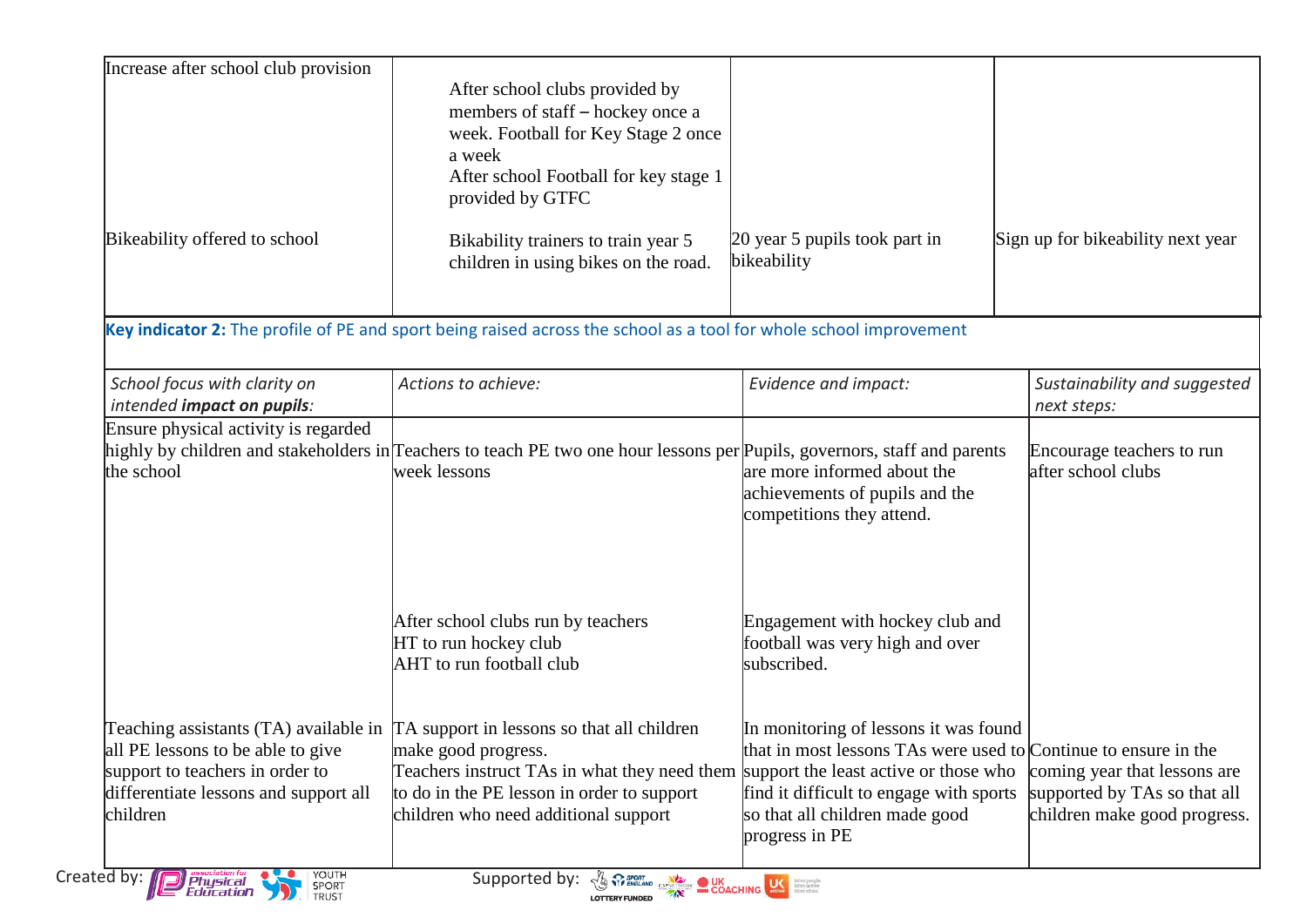| School focus with clarity on intended Actions to achieve:<br>impact on pupils:                | Key indicator 3: Increased confidence, knowledge and skills of all staff in teaching PE and sport                                                                                                                                         | Evidence and impact:                                                                                                                                                                                                                                                                                                                     | Sustainability and suggested<br>next steps:                                                                                                           |  |
|-----------------------------------------------------------------------------------------------|-------------------------------------------------------------------------------------------------------------------------------------------------------------------------------------------------------------------------------------------|------------------------------------------------------------------------------------------------------------------------------------------------------------------------------------------------------------------------------------------------------------------------------------------------------------------------------------------|-------------------------------------------------------------------------------------------------------------------------------------------------------|--|
| Teachers develop skills in teaching<br>PE                                                     | Teachers to use the PE scheme purchased at<br>the end of last year to teach PE<br>LD to support teachers in implementing the<br>lscheme<br>LD to monitor PE lessons. Observe reception<br>to Year 6 PE to see if it is of a high standand | PE lessons were monitored and it was<br>found that PE was being taught to a<br>high standard. The scheme clearly<br>described the progressive skills which planning which is printed off.<br>children need to be taught.<br>Teachers were all more confident in<br>teaching PE as the information was<br>presented very clearly to them. | Continue to use the PE scheme.<br>Develop a system of keeping the<br>Continue to monitor PE in<br>coming year and support<br>teachers where necessary |  |
| Key indicator 4: Broader experience of a range of sports and activities offered to all pupils |                                                                                                                                                                                                                                           |                                                                                                                                                                                                                                                                                                                                          |                                                                                                                                                       |  |
| School focus with clarity on intended Actions to achieve:<br>impact on pupils:                |                                                                                                                                                                                                                                           | Evidence and impact:                                                                                                                                                                                                                                                                                                                     | Sustainability and suggested<br>next steps:                                                                                                           |  |



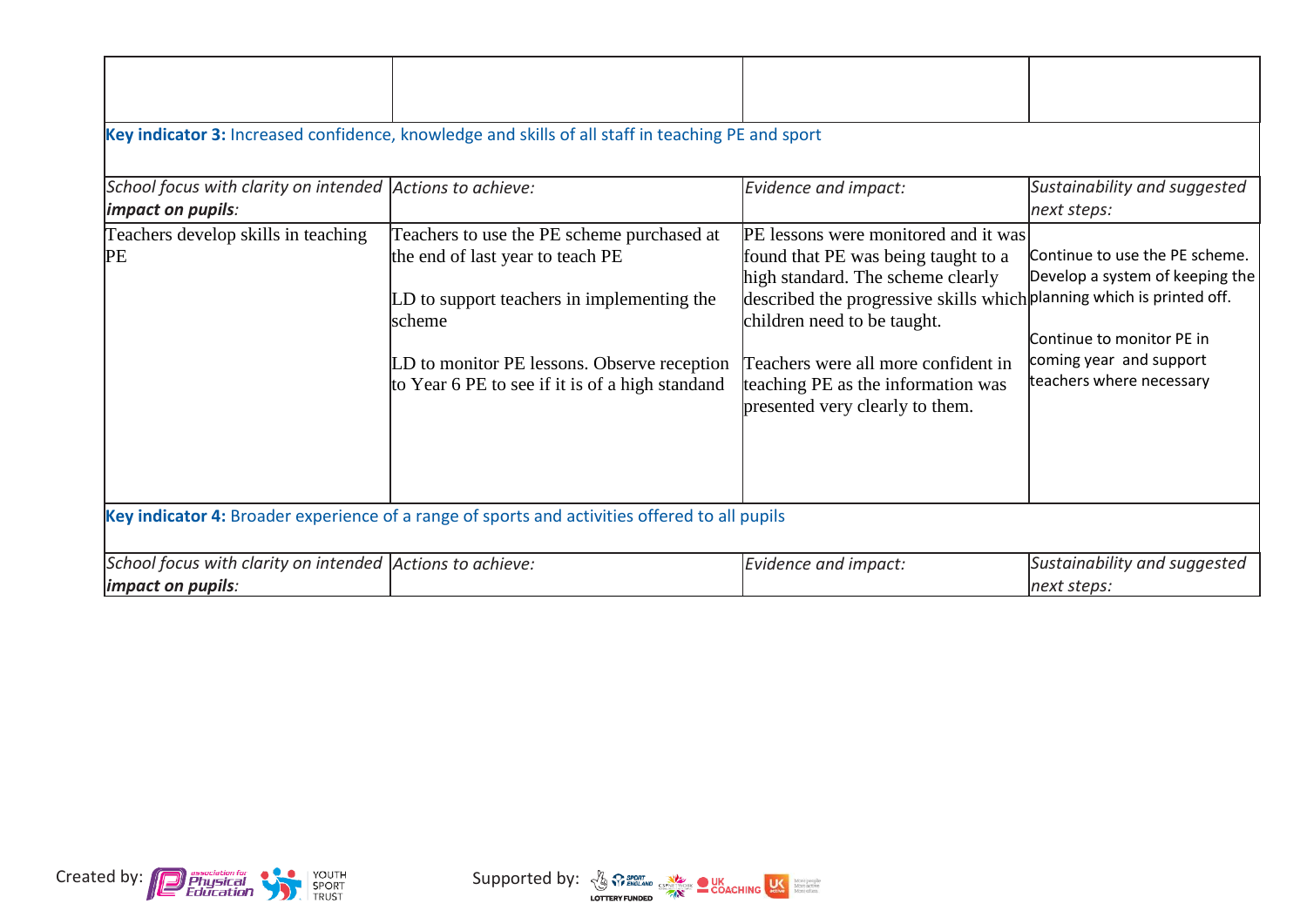| To increase the range of sports<br>offered to pupils so that pupils have<br>more choice of activities. | Subscribe to the school sports partnership Pupils are engaged in a range of<br>1.<br>which offers a range of training and<br>competitions in various sports.                                                                            | sports activities at lunchtime and in<br>after school clubs and competitions<br>Lunchtime - Fitness, skipping,<br>running Tag rugby, football.              | Change after school clubs if<br>required so children have a<br>choice of after school clubs. |
|--------------------------------------------------------------------------------------------------------|-----------------------------------------------------------------------------------------------------------------------------------------------------------------------------------------------------------------------------------------|-------------------------------------------------------------------------------------------------------------------------------------------------------------|----------------------------------------------------------------------------------------------|
|                                                                                                        | Implement the Get Set 4 PE scheme which<br>has a wide range of sports<br>Equipment to be purchased to increase<br>3.<br>the range of sports being offered to<br>pupils. - New football goals. New<br>basketball hoops, Hockey equipment | After school clubs - hockey, KS2<br>football, KS1 football<br>The Long term Plan for PE shows a<br>broad range of sporting activities<br>being taught.      |                                                                                              |
|                                                                                                        |                                                                                                                                                                                                                                         | Volleyball, hockey, basketball, cricket<br>lessons in the new scheme which<br>were not taught before.                                                       |                                                                                              |
|                                                                                                        |                                                                                                                                                                                                                                         | Summer 1 – Year 5 and 6 pupils<br>taking part in archery run by a local<br>company as a taster session<br>Not able to happen due to<br>coronavirus lockdown |                                                                                              |
|                                                                                                        |                                                                                                                                                                                                                                         | No training given by the SSP due to<br>coronavirus lockdown                                                                                                 |                                                                                              |
| Key indicator 5: Increased participation in competitive sport                                          |                                                                                                                                                                                                                                         |                                                                                                                                                             |                                                                                              |
| School focus with clarity on intended Actions to achieve:<br>impact on pupils:                         |                                                                                                                                                                                                                                         | Evidence and impact:                                                                                                                                        | Sustainability and suggested<br>next steps:                                                  |